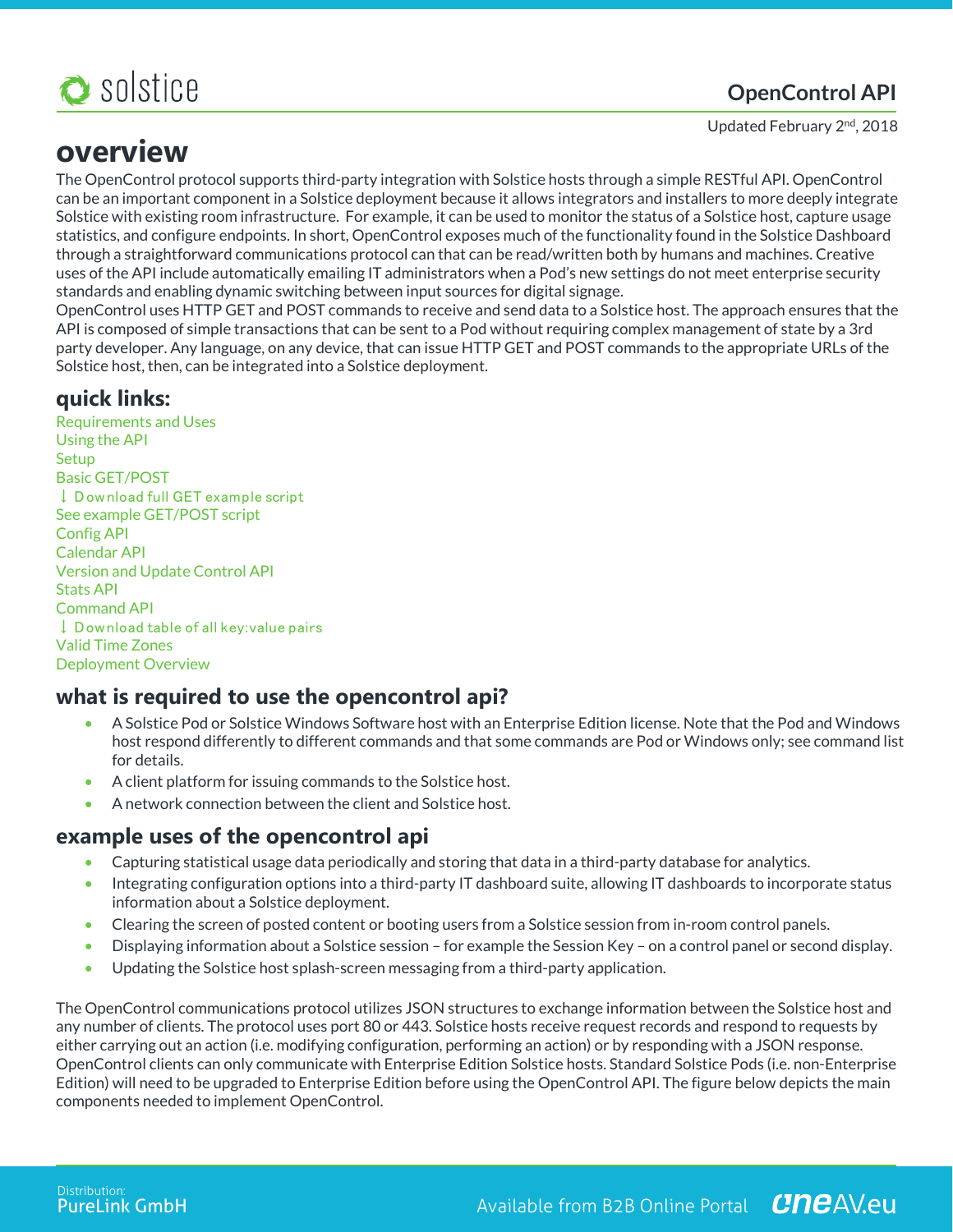



OpenControl operates over existing TCP/IP network infrastructure to allow third-party client platforms to control and query Solstice endpoints. The protocol is based on a REST architecture that encapsulates communication into independent GET/POST events, sent to particular URLs on the Solstice Pods, each of which result in a JSON formatted response.

Back to Top

# **using the opencontrol api**

The protocol is divided into areas based on functional types. These types are: Config, Stats, and Command. Each is associated with a different URL. By sending an appropriately formatted JSON record to the corresponding URL, third-party developers can query and set various values/settings related to the Solstice host. These URLs are:

- /api/config Used for posting and getting information related to administrative configuration of Solstice host. For example, modifying the network settings of a Pod.
- /api/stats Used to get instantaneous status about a Solstice host. For example, capturing the number of users currently connected to a Solstice Windows Software endpoint.
- /api/control Used to post commands to a Solstice host that will impact runtime behavior. For example, clearing a screen of all media.
- Other URLs are used in the Calendar and Version APIs; see their sections below for details.

Users of OpenControl can set values using a POST structure to the appropriate URL. This is used to modify configuration, or POST actions to a Solstice host to control runtime behavior. In addition, users can query current configuration and status using GET commands to the appropriate URL.

# **setup**

This section is intended for users who want to demo the API capability or run one of the Mersive supplied Python applications, and assumes no familiarity with general purpose programing. If you are familiar with programming and have a preferred way of sending and receiving HTTP GET and POST commands, jump to the list of commands.

If you simply want to experiment with receiving and sending information via the API, Postman is a great tool that can help you develop an intuitive grasp of the capabilities and workflows of the OpenControl API. Enter the URL of your target host or server and click 'GET' to confirm connectivity with your target and see the results of every key:value set associated with that target.

If you want to run complete scripts and are starting from scratch, follow the comprehensive instructions below.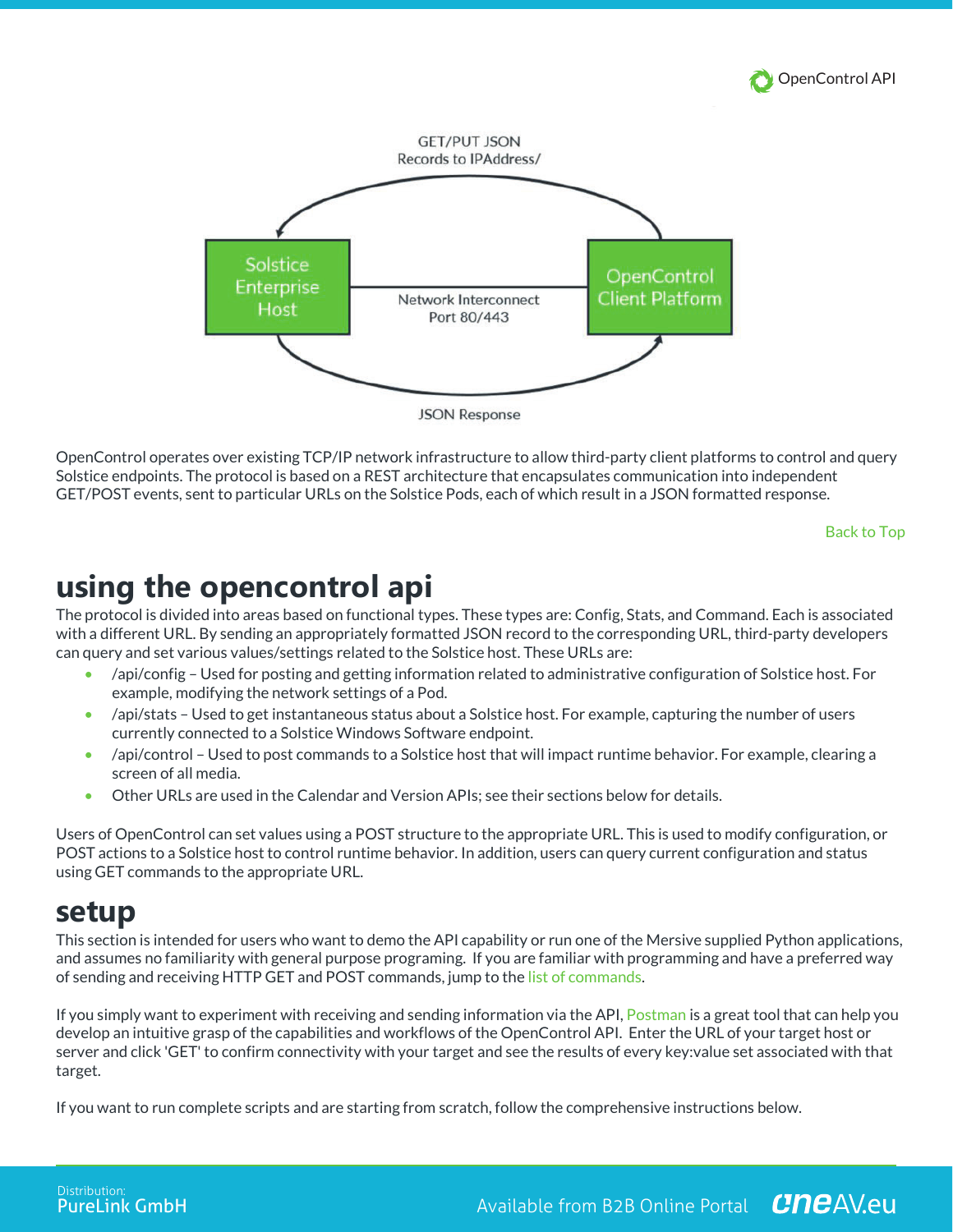

The following setup steps assume a Windows operating system on the client device. If you have a different operating system, you will need to modify the steps to suit your platform. It also assumes that you want to use Python version 2.7 to communicate with the API. While the OpenControl API is agnostic to client programming language and version, the examples in this document utilize Python 2.7.

- 1. Download Python 2.7 from python.org/downloads/. Python 3.6 is not fully compatible with 2.7 and the example scripts will not run properly if you are using Python 3.6.
- 2. Install as close to the main drive as possible. The default location is likely C:\Python27, which is perfect.
- 3. Download get-pip from https://pip.pypa.io/en/stable/installing/ and move the file into the same folder as your new installation of Python 2.7.
- 4. Open Windows PowerShell.
- 5. Navigate to the Python directory. If you installed in the default location, type:

### **cd C:\Python27\**

If you installed into a different directory, navigate through your file system using "cd [folder name]" to enter a subfolder or "cd .. " to move up a level. The command "ls" (that's a lowercase L) lets you see everything inside the current directory.

- 6. Once you're in the Python folder, type "ls" to verify that get-pip.py is in the folder.
- 7. If so, type "py get-pip.py" and wait for pip to install.
- 8. Next, install the requests package with the following command:

### **python -m pip install requests**

Wait for requests to finish installing. Information on this package is available at http://docs.pythonrequests.org/en/master/.

Once the requests package is installed, you can GET/POST individual messages to or from specific IP addresses directly from the Python terminal window (access by double-clicking the python.exe file), or you can write a Python script in an editor (such as Notepad++) and run the script from PowerShell or the Python terminal window.

Now, test that you have network connectivity to a Solstice IP address (Pod or Software Instance) by pinging the IP address. If the IP address is http://192.168.3.127, the shell command would be:

### **>>> ping 192.168.3.127**

Wait for the ping to finish. The result should be 4 packets sent and 4 packets received.

At this point, we recommend downloading and running the example GET script to see all the available options. Download the script from our GitHub repository and move it to a known location. You can double-click the file to run it immediately, or open it in an editor to modify the script.

If you start writing your own script, you will need to import the **requests** package before attempting to execute any GET/POST code. You will also need to import **sys**, and will likely want**time** as well. Though it seems redundant, you can avoid errors later on by explicitly defining true=1 and false=0 in your new Python window or at the top of your script.

Note: the ">>>" characters are not something you type into the window – they are already at the start of each line in the Python terminal. They are shown in the code here to clarify where new lines begin.

In general, start with all the following commands:

>>> import sys >>> import time >>> import datetime >>> import requests >>> import json >>>  $\rightarrow$  >> true=1 >>> false=0

## **json record structure**

POST and GET records sent to and received from the different URLs are made up of key/value pairs that represent the various capabilities exposed through the API. This structure uses the JSON syntax, and, in general, looks like: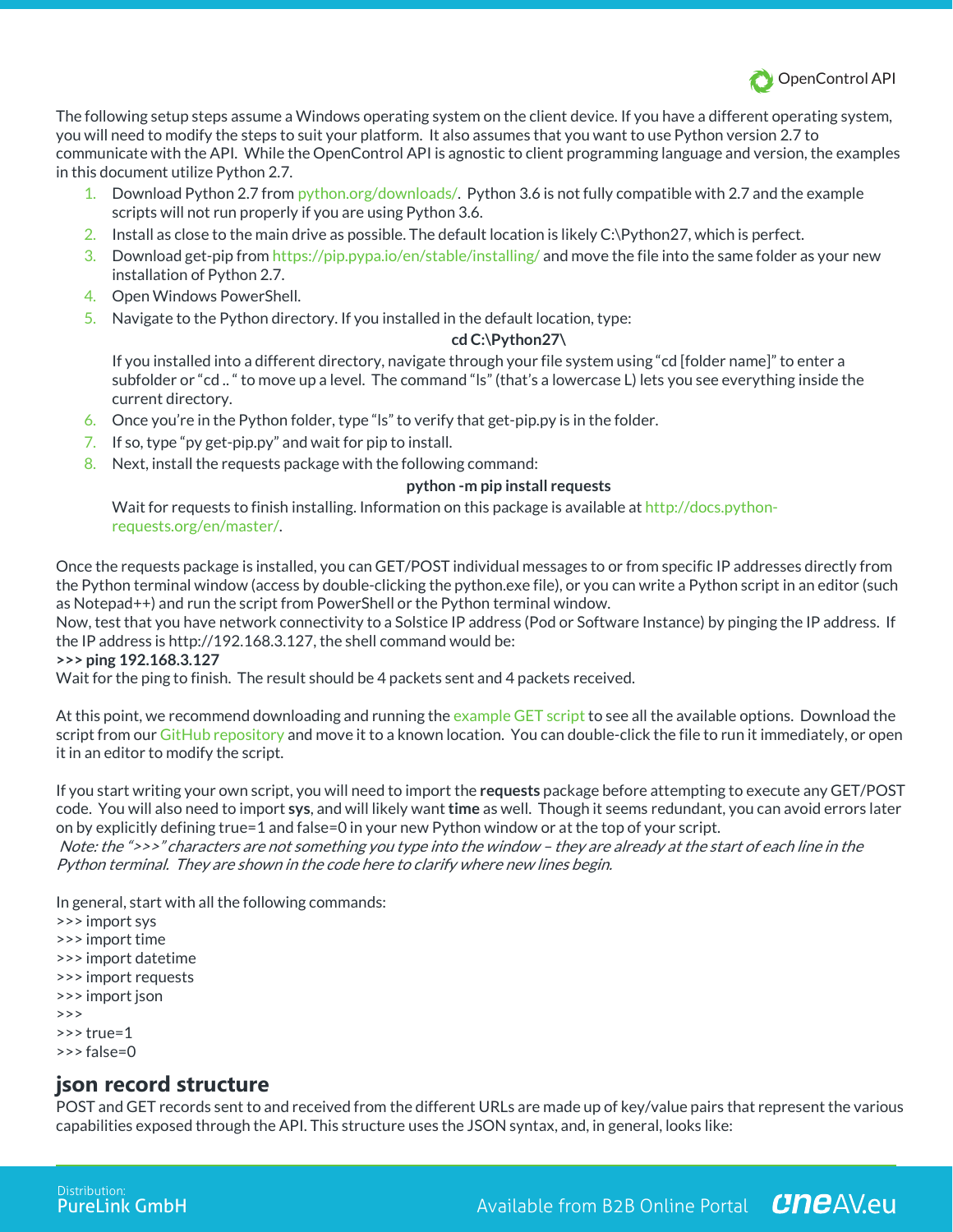

### **{key1: value1, key2: value2, … keyN, valueN}**

POST records do not need to contain all key/value pairs and can contain any subset of key/values based on the needs of the integration. The order of a request record is not important, so long as the key/value pairs follow the format above. For example, POSTing the string '{key2:value2}' to the appropriate URL of a Solstice host can set that value.

In some cases, key/value pairs are organized hierarchically based on logical groupings. In these cases, the JSON syntax is simply nested within the value of a particular key. Those key/value pairs appear within brackets and are separated from other key/value pairs with a comma. For example:

### {**key1:value1, key2:value2, GroupKey:{ NestedKey1:GroupValue1, …, NestedKeyN:GroupValueN }, key3:value3}**

This represents a JSON structure that contains three key/value pairs at the top level, and a set of key/value pairs that are grouped within 'GroupKey'.

Using this syntax, for example, a user could set the display name for a particular Solstice host by sending the following JSON record:

### **{m\_displayInformation:{m\_displayName:'NewDisplayName'}}**

### **securing api communications**

In order to ensure that only valid third-party users are able to communicate with Solstice Hosts, the administration password, when set, must be provided with each POST or GET record. The administration password, for a particular host, can be set both in the Solstice host Configuration Panel, or through the Solstice Dashboard. **It is important to note that if no password is set, then any third-party application can utilize the OpenControl APIs to modify a Solstice host over the network.**

When an administrator password is set, each POST request record must include a key/value pair that is: 'password: admin\_password' at the top level of the record. A request record sent to a Solstice host that has password enabled, then, must follow this format:

### **{password: admin\_password, key1: value1, key2: value2, … keyN, valueN}**

In the case of a GET record, the password is simply appended to the GET URL request as follows:

### **?password=admin\_password**

### Back to Top

### **basic get**

There are two URLs for each IP address that will respond with text to a GET command. For our example IP address of 192.168.3.127, the valid URLs are: http://192.168.3.127/api/stats http://192.168.3.127/api/config

While there is some overlap in information, the "stats" URL generally gives a snapshot of important values and instantaneous usage while the "config" URL gives more detail about everything from enabled options to display screen layout. Note that while you can GET from either URL, you can only POST to /api/config.

To test the stats URL, set up your environment as described in the previous section and send the following command (with your own URL): **>>> rs=requests.get('http://192.168.3.127/api/stats')**

If you have an admin password protecting access to the display, append the password in the following way, with "adminpassword" as whatever the actual password is for the display.

**>>> rs=requests.get('http://192.168.3.127/api/stats?password=adminpassword')**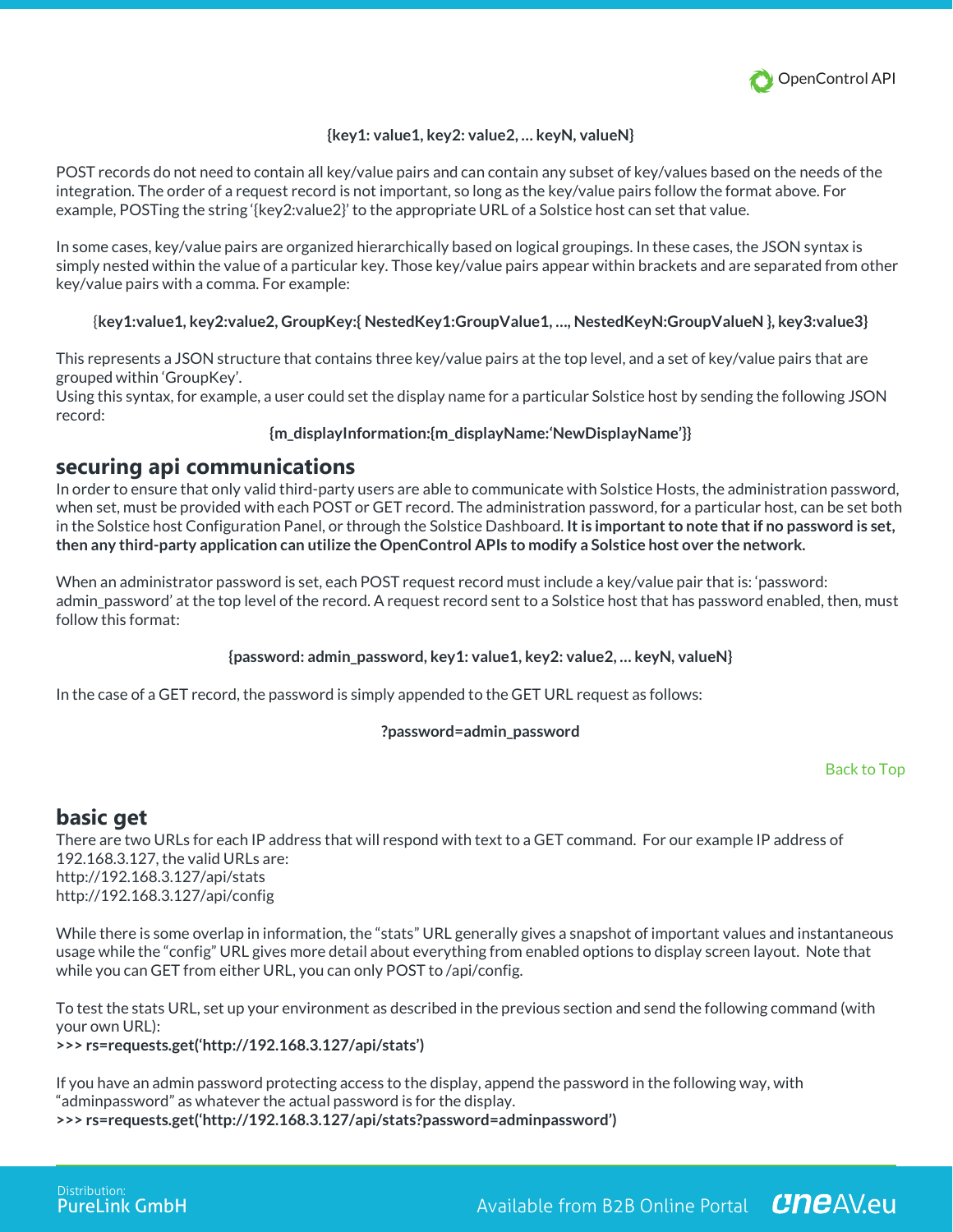

To display the raw results, type: **>>> rs.text**

You should see a continuous chunk of text with the first distinct value of "m\_displayID". To pull out a specific value in a clean format, the string needs to be converted to a dictionary of key:value pairs. **>>> rstats = eval(rs.text)**

If you print the new value (rstats.text) you will still see a chunk of continuous text, but the formatting will be slightly different. We can now use get() to find specific terms, like the display name. m\_displayName is a part of the m displayInformation group key, so we will use nested get() commands: **>>> print "Display Name:", rstats.get('m\_displayInformation',{}).get('m\_displayName')**

The result should be "Display Name: Pikes Peak" with the actual display name reflecting the name on your Solstice display. Any of the values can be pulled from the list in this manner.

### **basic post**

Many of the key:value pairs that can be read using GET can also be changed through the API using POST. While the same values may appear in the GET of both URLs, POSTs may only be sent to the /api/config URL: http://192.168.3.127/api/config

The requests command now changes from GET to POST and requires a payload parameter. To change the display name, use the following command:

**>>> r=requests.post('http://192.168.3.207/api/config', json={'m\_displayInformation':{'m\_displayName':'New Name'}})**

If you have an admin password protecting the display, send the following command where 'adminpassword' is the actual password for the display:

**>>> r=requests.post('http://192.168.3.207/api/config', json={'password: admin\_password', 'm\_displayInformation':{'m\_displayName':'New Name'}})**

NOTE: if you copy either of these lines directly into Python or a formatted text editor and get a syntax error, the single quotes are likely to blame. They may come through formatted such that requests.post() does not recognize them. If this happens, manually delete each mark and re-enter it in the terminal window to get the appropriate format.

To see the new name, run GET on the same URL and look for the 'm\_displayName' key, which should now have a value of 'New Name':

**>>> rc=requests.get('http://192.168.3.127/api/config')**

**>>> rconfig=eval(rc.text)**

**>>> print "Display Name:", rconfig.get('m\_displayInformation',{}).get('m\_displayName')**

If you have an admin password protecting the display, you will need to add in the password as before.

Back to Top

## **get/post example script (python 2.7)**

The complete script provides additional comments and the option for an admin password.

>Download complete script

This pared down version gets the Display Name from both /config and /stats URLs, changes the name, then gets both values again to confirm the name has changed.

import sys import requests import random from random import choice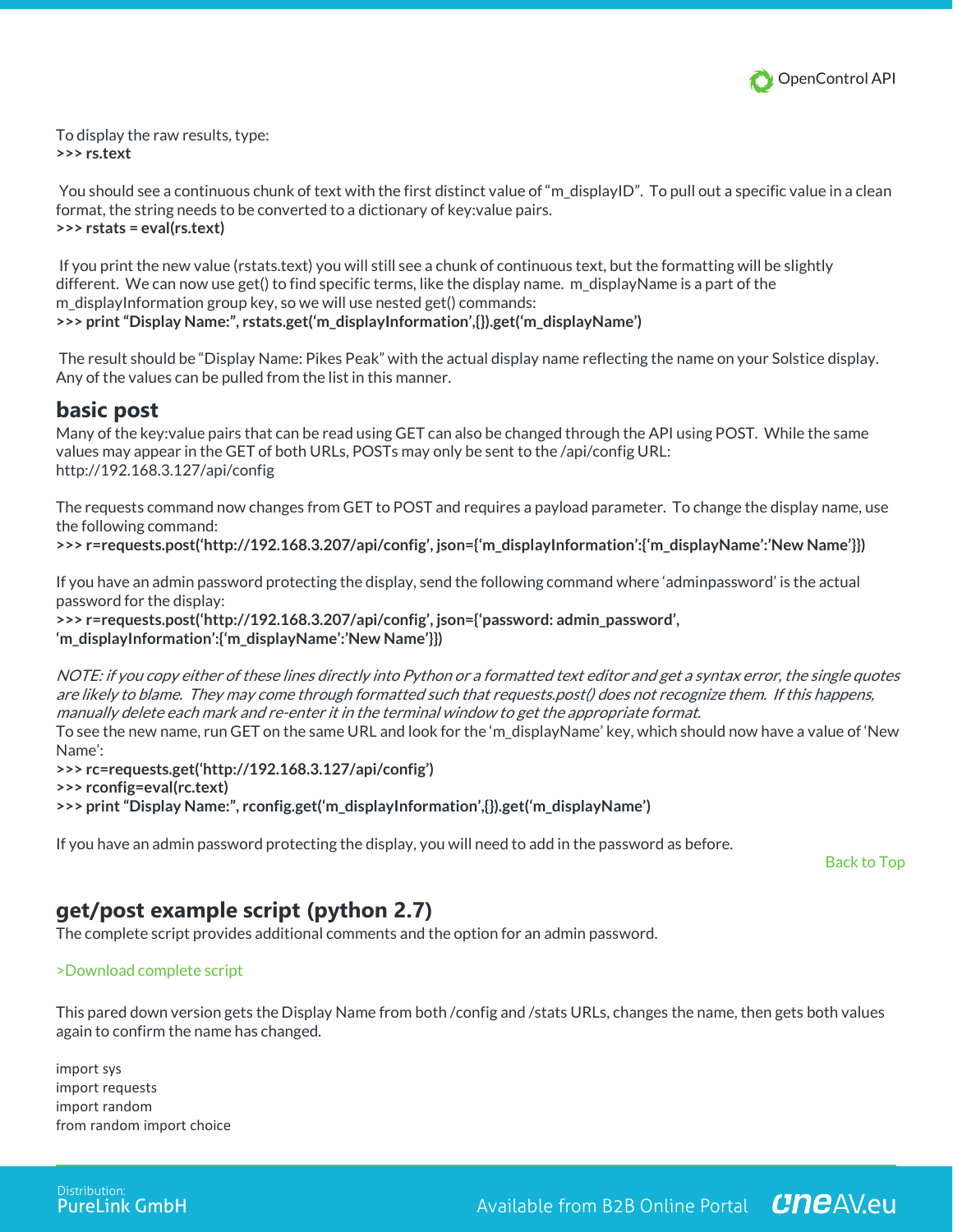

true=1 false=0

newname = "New Name" myurl = "http://192.168.3.227" admin  $password = ""$ mystatsurl = myurl+'/api/stats' myconfigurl = myurl+'/api/config'

rs=requests.get(mystatsurl) rc=requests.get(myconfigurl) rstats=eval(rs.text) rconfig=eval(rc.text)

print "Current Display Name from Stats:", rstats.get('m\_displayInformation',{}).get('m\_displayName') print "Current Display Name from Config:", rconfig.get('m\_displayInformation',{}).get('m\_displayName')

r=requests.post(myconfigurl, json={'password':admin\_password,'m\_displayInformation':{'m\_displayName':newname}})

print "Changing Name to: ",newname print "…………."

rs=requests.get(mystatsurl) rc=requests.get(myconfigurl) rstats=eval(rs.text) rconfig=eval(rc.text)

print "New Display Name from Stats:", rstats.get('m\_displayInformation',{}).get('m\_displayName') print "New Display Name from Config:", rconfig.get('m\_displayInformation',{}).get('m\_displayName')

Back to Top

# **configuration api**

**Solstice Host URL:** IPAddress/api/config

The configuration API is focused on setting and reading configuration settings that are available in the Configuration Panel and the Solstice dashboard. These are admin settings that are concerned with customization, security, and network configuration options.

The top level keys are primarily associated with device-specific settings and are not grouped into a sub-hierarchy. For each table, other than the 'Top Level' table that does not require a hierarchical key, the hierarchical key is shown in the first row. This is the key to the set of values that can be set in that table.

# **product/global settings**

| (Top Level)      |        |          |                                                                                                                                                      |
|------------------|--------|----------|------------------------------------------------------------------------------------------------------------------------------------------------------|
| Key              | Type   | Get/Post | <b>Description</b>                                                                                                                                   |
| m_displayId      | string | Get      | This is the unique identifier that Solstice uses to manage a<br>single instance, regardless of how the display is named or its<br>current IP Address |
| m_serverVersion  | string | Get      | The current software version running on the Solstice host                                                                                            |
| m_productName    | string | Get      | The name of the Solstice software (Solstice).                                                                                                        |
| m_productVariant | string | Get      | The generation and type of Pod hardware as a name. For<br>example, 'Gen1' or 'Gen2'                                                                  |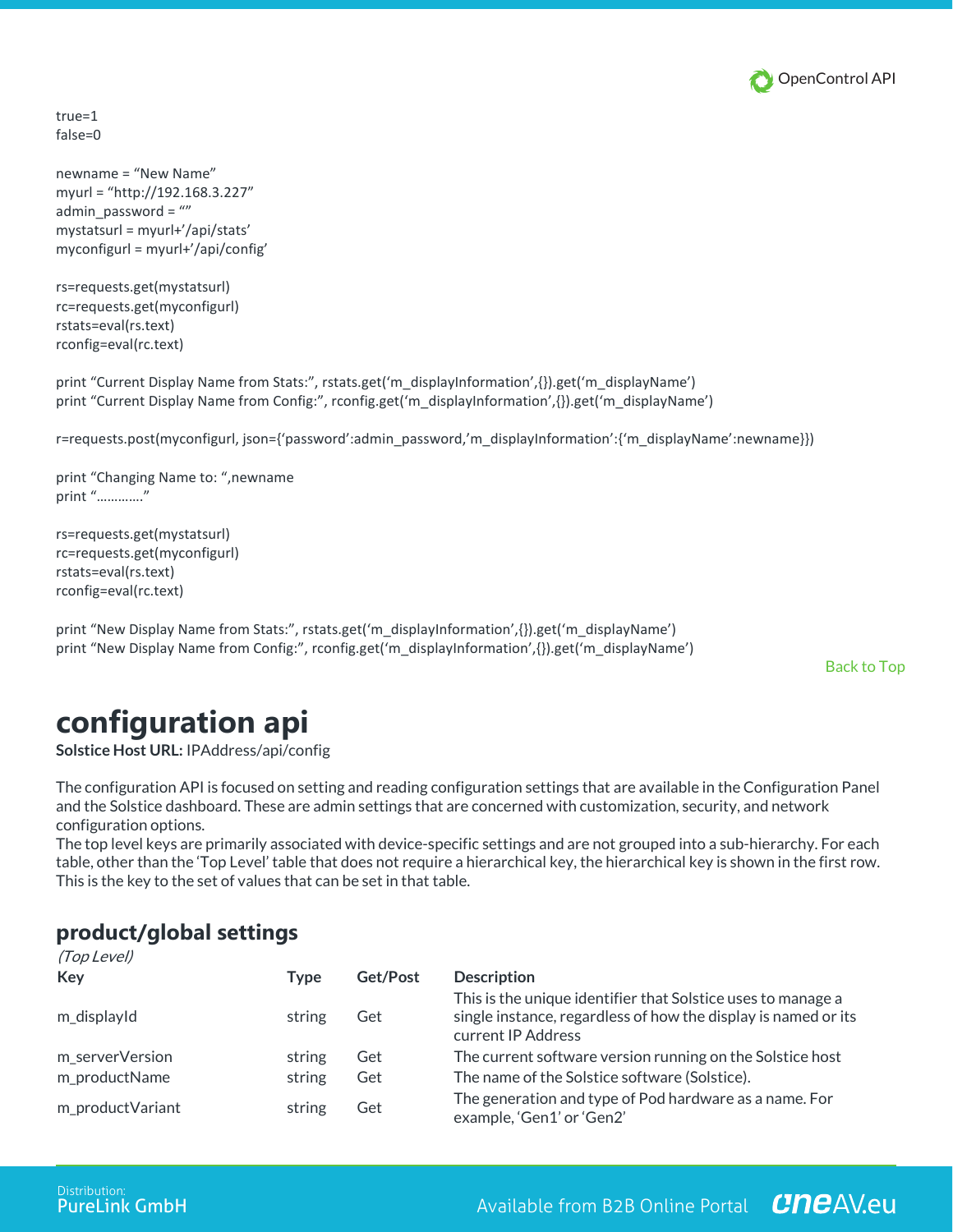

| m_productHardwareVersion | int | Get |
|--------------------------|-----|-----|
|--------------------------|-----|-----|

The Pod hardware generation as a version number (Pod-only). For example, 1 or 2. Software returns 9999.

## **display communications settings** m\_displayInformation

| Key           | Type   | Get/Post | <b>Description</b>                                                                                                                                                                    |
|---------------|--------|----------|---------------------------------------------------------------------------------------------------------------------------------------------------------------------------------------|
| $m$ ipv4      | string | Get      | The current primary IP Address assigned to the Solstice<br>display/endpoint.                                                                                                          |
| m displayName | string | Get/Post | The display name used for Solstice discovery. This name is<br>shown on the Solstice splash-screen and appears in the client<br>discovery list for connecting to the Solstice display. |
| m hostName    | string | Get/Post | The Solstice host device's current hostname.                                                                                                                                          |
| m port        | int    | Get/Post | The base port that Solstice will utilize for TCP/IP<br>communications. Solstice uses three ports defined by the base<br>port value, $+1$ , and $+2$ .                                 |

# **global display settings**

### m\_generalCuration

| Key                        | <b>Type</b> | Get/Post | <b>Description</b>                                                                                                                                                                                                                  |
|----------------------------|-------------|----------|-------------------------------------------------------------------------------------------------------------------------------------------------------------------------------------------------------------------------------------|
| language                   | string      | Get/Post | A code that denotes the current language setting. Valid options<br>are: "en_US" for US English, "ja_JP" for Japanese, "de_DE" for<br>German, "fr_FR" for French, "es_ES" for Spanish, "zh_TW" for<br>Traditional Chinese, and "xx". |
| showSplashScreen           | bool        | Get      | Show or hide the splash screen background image when the<br>splash-screen is visible.                                                                                                                                               |
| localConfigEnabled         | bool        | Get      | Enable or disable access to the local Configuration Panel on the<br>Solstice host (via mouse/keyboard). When disabled the<br>onscreen configuration menu is no longer visible to users.                                             |
| browserConfigEnabled       | bool        | Get      | If this is disabled, the API cannot interact with the host since<br>the device considers the API browser configuration.                                                                                                             |
| autoConnectOnClientLaunch  | bool        | Get/Post | Enable or disable quick-connect auto launch                                                                                                                                                                                         |
| hideOnLastClientDisconnect | bool        | Get      | Windows Only - hide the display software if no connections<br>are active                                                                                                                                                            |
| launchOnClientConnect      | bool        | Get      | Windows Only - bring display software to foreground when a<br>connection is made                                                                                                                                                    |
| launchOnSystemStart        | bool        | Get      | Windows Only - start display software when host machine<br>boots                                                                                                                                                                    |
| theme                      | int         | Get      | Windows Only - selects between the 6 preset themes. Zero<br>indexed, so the options are 0-5.                                                                                                                                        |
| advancedRenderingEnabled   | bool        | Get/Post | Windows Only - enable (1) or disable (0) advanced rendering<br>for better animations at the expense of host processing cycles.                                                                                                      |
| windowMode                 | int         | Get      | Windows Only - shows whether Solstice is displayed as<br>window app $(0)$ , fixed size $(1)$ , or fullscreen $(2)$                                                                                                                  |
| windowTop                  | int         | Get      | Windows Only - if window Mode = 1, this is the top coordinate<br>for the fixed window                                                                                                                                               |
| windowLeft                 | int         | Get      | Windows Only - if window Mode = 1, this is the left coordinate<br>for the fixed window.                                                                                                                                             |
| windowWidth                | int         | Get      | Windows Only - if window Mode = 1, this is the width in pixels                                                                                                                                                                      |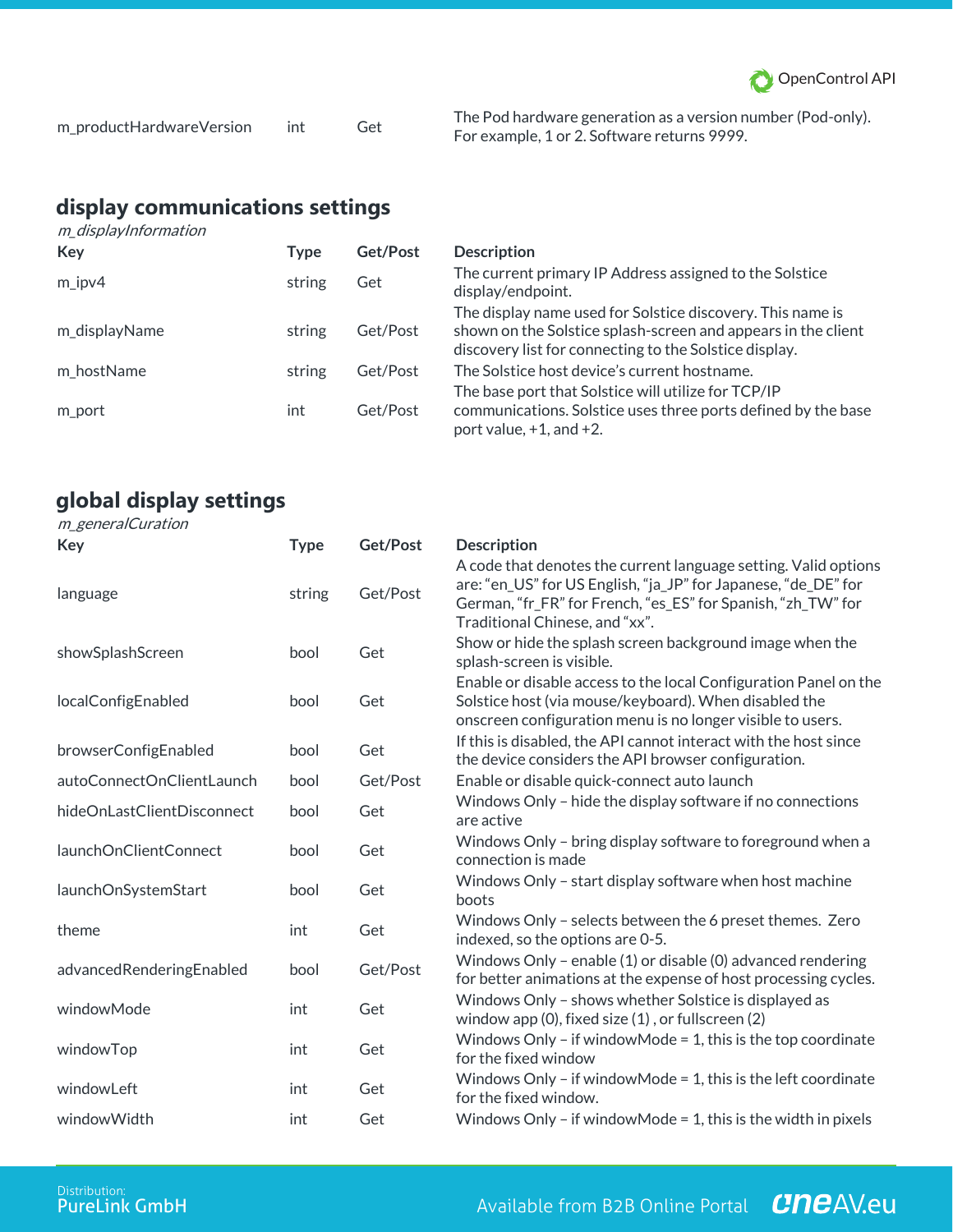

| windowHeight                                            | int  | Get      | of the fixed window.<br>Windows Only – if window Mode = 1, this is the height in pixels<br>of the fixed window. |
|---------------------------------------------------------|------|----------|-----------------------------------------------------------------------------------------------------------------|
| authentication modes<br>m authenticationCuration<br>Kev | Type | Get/Post | <b>Description</b><br>$D_{\text{K}}$ 2.0 Soletice only coourity on boot is open $(D)$ coroon $L_{\text{C}}$     |

| authenticationMode                            | int          | Get                  |
|-----------------------------------------------|--------------|----------------------|
| screenKeyEnabled<br>moderatorApprovalDisabled | bool<br>bool | Get/Post<br>Get/Post |
| sessionKey                                    | string       | Get                  |

Pre 3.0 Solstice only – security on host is open (0), screen key (1), password (2), moderated (3), or select at runtime (4) Check whether screen is key protected Check whether moderator mode is enabled or disallowed The current session key currently displayed on the screen and required to be entered by clients before connecting to the display

Back to Top

# **main network and feature record**

| m_networkCuration          |                                                        |          |                                                                                                                                                                                                                                                                                                                                                                                                                                                                                                                                                                                                                                                                                                                                                                                 |
|----------------------------|--------------------------------------------------------|----------|---------------------------------------------------------------------------------------------------------------------------------------------------------------------------------------------------------------------------------------------------------------------------------------------------------------------------------------------------------------------------------------------------------------------------------------------------------------------------------------------------------------------------------------------------------------------------------------------------------------------------------------------------------------------------------------------------------------------------------------------------------------------------------|
| Key                        | <b>Type</b>                                            | Get/Post | <b>Description</b>                                                                                                                                                                                                                                                                                                                                                                                                                                                                                                                                                                                                                                                                                                                                                              |
| connectionShowFlags        | <b>Bitwise</b><br>flags<br>(post as<br>decimal<br>int) | Get/Post | Bitwise flags for showing various connection<br>related information on the Solstice splash-screen.<br>Pod only. Windows Software returns 32<br>'1's.<br><b>Bit 1:</b><br>Main Screen - Display Name Enabled<br><b>Bit 2:</b><br>(Don't Care)<br>Show IP Address on Main Screen<br>Bit 3:<br><b>Bit 4:</b><br>Presence Bar - Display Name<br>Presence Bar - IP Address<br><b>Bit 5:</b><br>Bit 6:<br>Show Screen Key on Main Screen<br><b>Bit 7:</b><br>Presence Bar - Screen Key<br>Show Presence Bar<br><b>Bit 8:</b><br>Bit 9:<br><b>Connect by App Instructions</b><br><b>Bit 10:</b><br>App Instructions - Artwork/Icons<br><b>Bit 11:</b><br>Connect by Web Instructions<br>Web Instructions - Artwork/Icons<br><b>Bit 12:</b><br>Bit 13:<br>Show SSID Info (when enabled) |
| discoveryBroadcastEnabled  | bool                                                   | Get/Post | Enable or Disable UDP Discovery broadcast. When<br>enabled the Solstice host will broadcast discovery<br>information on local network every 5 seconds<br>allowing clients to discover and connect.                                                                                                                                                                                                                                                                                                                                                                                                                                                                                                                                                                              |
| publishToNameServer        | bool                                                   | Get/Post | Publish discovery information to Solstice<br>Discovery Service so clients can discover the<br>Solstice host without the need for broadcast<br>traffic/discovery.                                                                                                                                                                                                                                                                                                                                                                                                                                                                                                                                                                                                                |
| maximumConnections         | int                                                    | Get/Post | The current number of maximum allowable<br>simultaneous connections. Cannot be set past<br>maximum allowable based on license for host.                                                                                                                                                                                                                                                                                                                                                                                                                                                                                                                                                                                                                                         |
| maximumLicensedConnections | int                                                    | Get      | Number of maximum allowable simultaneous<br>connections based on the installed license.                                                                                                                                                                                                                                                                                                                                                                                                                                                                                                                                                                                                                                                                                         |

# Available from B2B Online Portal **CNCAV.eu**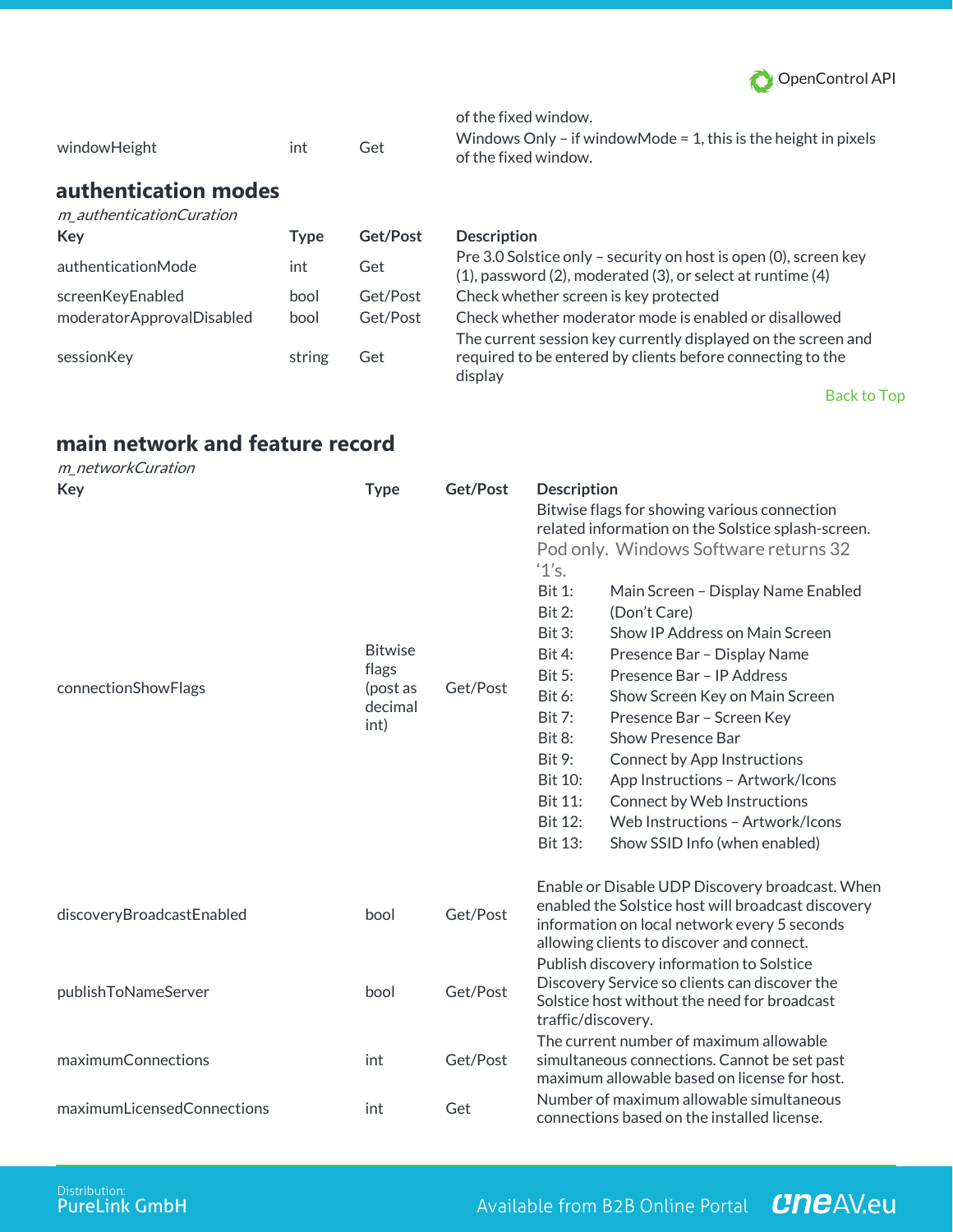

| maximumImageSize                       | int    | Get/Post | Maximum size of an image, in bytes, shared by<br>clients. Clients that share images past the<br>maximum will automatically be resized (to save<br>resources).                |
|----------------------------------------|--------|----------|------------------------------------------------------------------------------------------------------------------------------------------------------------------------------|
| maximumPublished                       | int    | Get/Post | Maximum number of posts allowed. Users who<br>post past this limit will be given a message that the<br>system is busy.                                                       |
| maximumAirPlayUsers                    | int    | Get/Post | Maximum number of simultaneous AirPlay users<br>allowed (ie iOS mirroring posts). Cannot be set<br>higher than 4.                                                            |
| sdsHostName                            | string | Get/Post | Primary hostname or IP Address of Solstice<br>Discovery Service to list discovery information.                                                                               |
| sdsHostName2                           | string | Get/Post | Secondary hostname or IP Address of Solstice<br>Discovery Service to list discovery information.                                                                             |
| remoteViewMode                         | int    | Get/Post | Enable or disable Browser Look-In<br>feature. 0=disabled, 1=enabled, 2=allow users to<br>toggle on/off at runtime. Passing a value other than<br>0,1, or 2 disables look-in. |
| firewallMode                           | int    | Get/Post | Modifies Dual-Network firewall (Pod only) to<br>enable or disable internet traffic between two<br>network interfaces. 0=Block all traffic, 1=Allow<br>ports 80/443.          |
| postTypeDesktopSupported               | bool   | Get/Post | Enable or disable support for PC/desktop full<br>screen sharing.                                                                                                             |
| postTypeApplicationWindowSupported     | bool   | Get/Post | Enable or disable support for application window<br>sharing.                                                                                                                 |
| postTypeMediaFilesSupported            | bool   | Get/Post | Enable or disable support for image and video file<br>sharing.                                                                                                               |
| postTypeAirPlaySupported               | bool   | Get/Post | Enable or disable support for iOS mirroring.                                                                                                                                 |
| postTypeAndroidMirroringSupported      | bool   | Get/Post | Enable or disable support for Android full screen<br>mirroring.                                                                                                              |
| bonjourProxyEnabled                    | bool   | Get/Post | Enable or disable the Bonjour Proxy feature that<br>allows iOS users to discover display to mirror to via<br>the Solstice App instead of the Bonjour protocol.               |
| ethernetEnabled                        | bool   | Get/Post | Enable or disable the Ethernet network adapter<br>(Pod-only).                                                                                                                |
| ethernetGatewayCheckEnabled            | bool   | Get/Post | Enable or disable the gateway check (Pod-only).                                                                                                                              |
| wifiMode                               | int    | Get      | Set the wireless network adaptor mode $0 = \text{Off}, 1 =$<br>Client Mode/Attach to existing wireless, 2=<br>Wireless Access Point.                                         |
| bulletinEnabled                        | bool   | Get/Post | Enable or disable bulletin text across top of<br>Solstice-enabled Display                                                                                                    |
| bulletinText                           | string | Get/Post | Text to be displayed in bulletin                                                                                                                                             |
| emergencyEnabled                       | bool   | Get/Post | Enable or disable the emergency broadcast                                                                                                                                    |
| emergencyText<br>wifiConfig (Pod Only) | bool   | Get/Post | Text of emergency broadcast                                                                                                                                                  |
| ssid                                   | string | Get      | SSID of the host wireless network to connect to via<br>wireless client mode.                                                                                                 |
| security                               | int    | Get      | Security protocol of the Pod wireless network<br>(Pod-only). 0=open, 1=WEP, 2=WPA, 3=WPA2,<br>$4 = EAP$                                                                      |
| eap                                    | int    | Get      | EAP method of authentication when in EAP mode                                                                                                                                |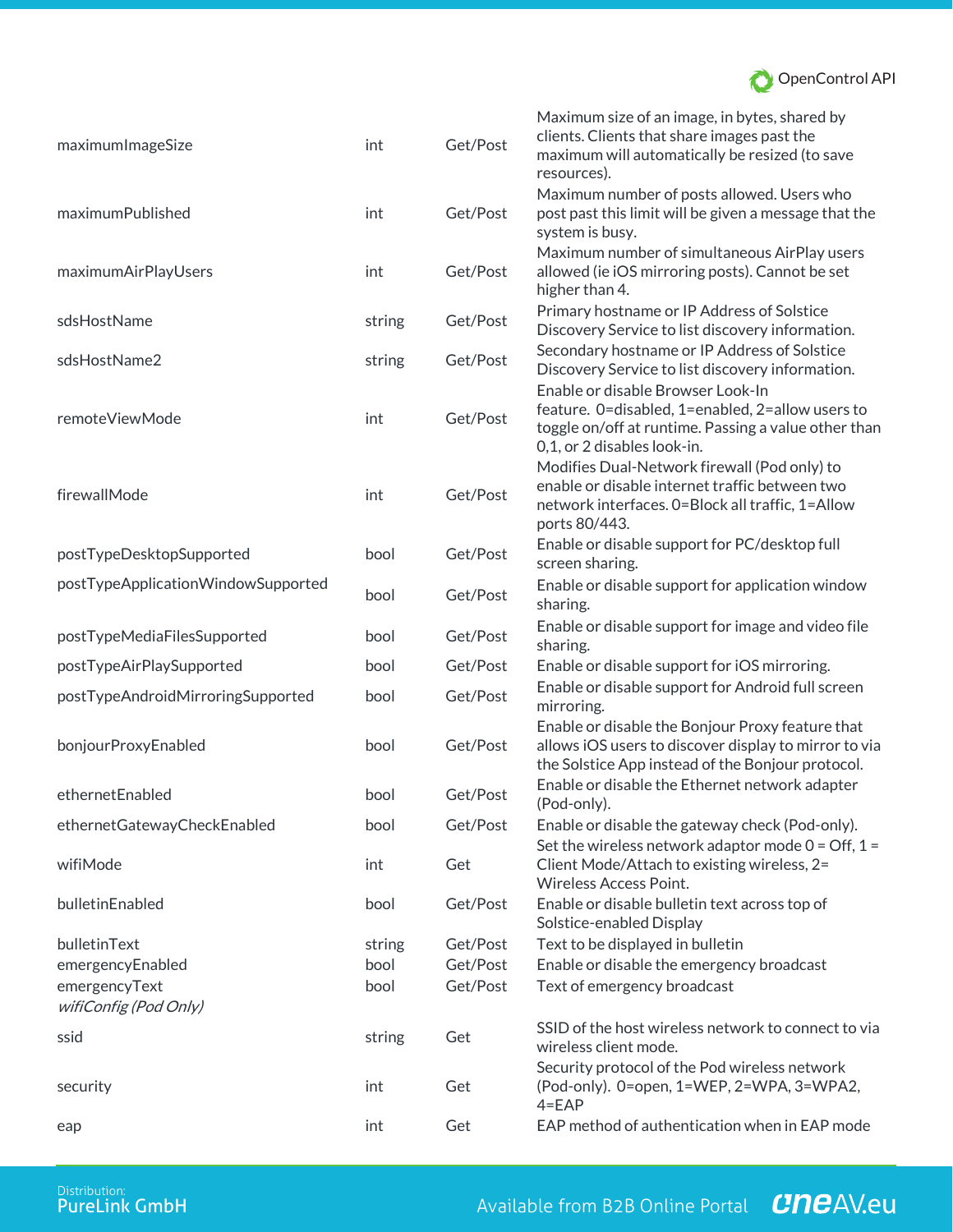

|                          |        |     | (Pod-only). 0=None, 1=PEAP, 2=TLS, 3=TTLS,<br>$4 = PWD, 5 = SIM, 6 = SIM$                |
|--------------------------|--------|-----|------------------------------------------------------------------------------------------|
| phase2                   | int    | Get | Phase2 authentication method. 0=None, 1=PAP,<br>2=MSCHAP, 3=MSCHAPv2, 4=GTC.             |
| password                 | string | Get | Password used to authenticate to host<br>network. Get returns "*"                        |
| dhcp                     | bool   | Get | Enable or disable DHCP protocol on wireless<br>interface.                                |
| staticlP                 | string | Get | Static IP address to assign to device on wireless<br>interface.                          |
| gateway                  | string | Get | Wireless interface gateway.                                                              |
| prefixlength             | int    | Get | Prefix setting for wireless interface.                                                   |
| dns1                     | string | Get | First DNS for wireless interface.                                                        |
| dns2                     | string | Get | Second DNS for wireless interface.                                                       |
| apConfig (Pod Only)      |        |     |                                                                                          |
| <b>SSID</b>              | string | Get | SSID for standalone wireless access point.                                               |
| SecurityMode             | int    | Get | Security protocol for wireless interface when in<br>WAP mode (Pod-only). 0=open, 3=WPA2. |
| <b>PSK</b>               | string | Get | Password to use for authenticating users<br>connecting to wireless access point.         |
| ethernet (Pod Only)      |        |     |                                                                                          |
| dhcp                     | bool   | Get | Enable or disable DHCP for the Ethernet network<br>interface.                            |
| staticlP                 | string | Get | Static IP to assign the device's Ethernet network<br>interface (Pod-only).               |
| gateway                  | string | Get | Gateway IP Address for the Ethernet network<br>interface (Pod-only).                     |
| prefixLength             | int    | Get | Prefix length value (netmask, Pod-only).                                                 |
| dns1                     | string | Get | First DNS Server IP Address (Pod-only).                                                  |
| dns2                     | string | Get | Second DNS Server IP Address (Pod-only).                                                 |
| httpProxyServerSettings  |        |     |                                                                                          |
| enabled                  | bool   | Get | Enable or disable use of an HTTP Proxy.                                                  |
| ip                       | string | Get | IP Address of HTTP proxy server.                                                         |
| port                     | int    | Get | Communications port of HTTP proxy server.                                                |
| username                 | string | Get | Username to be used when authenticating to the<br>HTTP proxy server.                     |
| password                 | string | Get | Password to be used when authenticating to the<br>HTTP proxy server.                     |
| httpsProxyServerSettings |        |     |                                                                                          |
| enabled                  | bool   | Get | Enable or disable use of an HTTPS Proxy.                                                 |
| ip                       | string | Get | IP Address of HTTPS proxy server.                                                        |
| port                     | int    | Get | Communications port of HTTPS proxy server.                                               |
| username                 | string | Get | Username to be used when authenticating to the<br>HTTPS proxy server.                    |
| password                 | string | Get | Password to be used when authenticating to the<br>HTTPS proxy server.                    |

m\_networkCuration also has a nested group key 'm\_rssFeedList' that can GET or POST an array of messages to be displayed in the RSS feed across the top of a Solstice-enabled display. It may include custom messages or standard RSS urls. For example: "m\_rssFeedList": [

{

"enabled": true,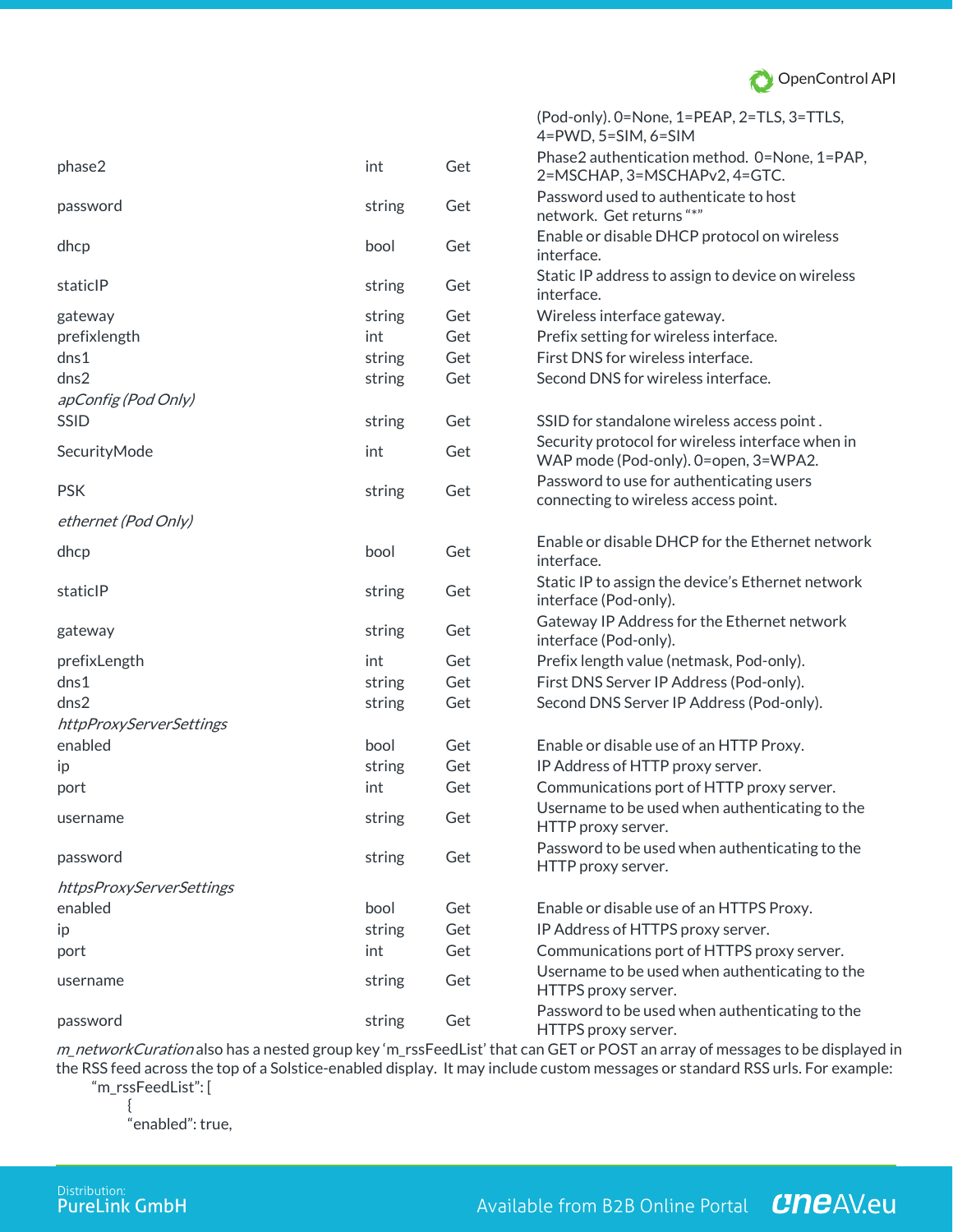

```
"name": "Custom Message",
"length": 0,
"uri": "This is a test123"
},
{
"enabled": true,
"name": "solstice wireless display",
"length": 3,
"uri": "https://www.mersive.com/go.xml"
}
```
#### Back to Top

# **licensing**

]

| m_licenseCuration                  |        |          |                                                                                             |
|------------------------------------|--------|----------|---------------------------------------------------------------------------------------------|
| Key                                | Type   | Get/Post | Description                                                                                 |
| licenseStatus                      | int    | Get      | 0=No license; 1=Error reading license; 2=License OK;<br>3=License Expired                   |
| trustFlags                         | int    | Get      | 7=fully trusted; <7 and the license isn't trusted and must<br>be repaired                   |
| fulfillmentType                    | string | Get      | "PUBLISHER ACTIVATION" or "TRIAL"                                                           |
| enabled                            | bool   | Get      | Tells whether the license on the machine is enabled (1) or<br>disabled (0)                  |
| fulfillmentId                      | string | Get      | A unique numerical ID used to distinguish between<br>different machines                     |
| entitlementId                      | string | Get      | activation code used to activate the license on this<br>machine                             |
| productId                          | string | Get      | "Solstice"                                                                                  |
| suiteld                            | string | Get      | Should be blank. Internal use.                                                              |
| expirationDate                     | string | Get      | "permanent" or the date the license will expire                                             |
| featureLine                        | string | Get      | The license string returned from the license server                                         |
| numDaysToExpiration                | int    | Get      | 999999999 if the license is permanent, otherwise the<br>number of days until it expires     |
| maxUsers                           | string | Get      | max number of users allowed by license. eg. "Unlimited",<br>"4"                             |
| licensing_maxPosts                 | int    | Get      | maximum number of posts allowed by the license type.                                        |
| licensing_maxPostsIsConfigurable   | bool   | Get      | Is the user allowed to change the value of maxPosts?                                        |
| licensing_atMaxPostsReplace        | bool   | Get      | When the max post count is reached, should the next post<br>replace (1) or not display (0)? |
| licensing_maxUsers                 | int    | Get      | maximum users allowed (0=Unlimited)                                                         |
| licensing_maxUsersIsConfigurable   | bool   | Get      | Is the user allowed to change the value of maxUsers?                                        |
| licensing_remoteViewEnabled        | bool   | Get      | Can remote view be enabled?                                                                 |
| licensing_remoteViewIsConfigurable | bool   | Get      | Is remote view able to be configured?                                                       |
| licensing_runtimeAccessControls    | bool   | Get      | Can users can select the runtime access (moderated,<br>screen key, etc.)?                   |

## **passwords**

| m_userGroupCuration |      |                      |  |
|---------------------|------|----------------------|--|
| Key                 | Type | Get/Post Description |  |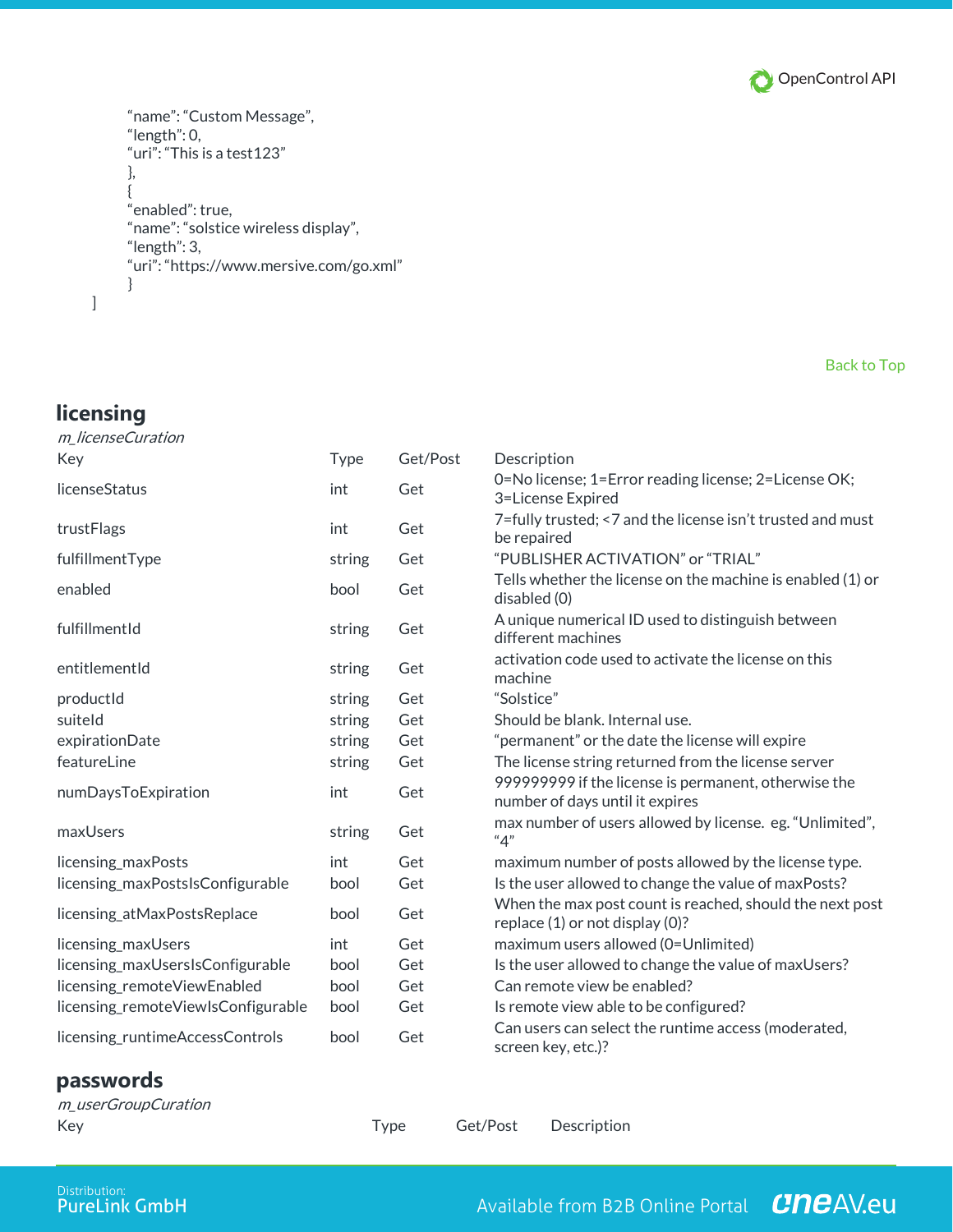

| adminPassword             | string | Post     | Administrative password for host. Note - Get on<br>this value will always return "unknown".                                                                                                                        |
|---------------------------|--------|----------|--------------------------------------------------------------------------------------------------------------------------------------------------------------------------------------------------------------------|
| passwordValidationEnabled | bool   | Get/Post | Enable/Disable validation of admin password<br>using the following rules:<br>• Minimum of 8 characters.<br>• At least one uppercase and one lowercase<br>character.<br>• At least one number or special character. |

## **system settings record**

| m_systemCuration |                        |          |                                                                                                                                  |
|------------------|------------------------|----------|----------------------------------------------------------------------------------------------------------------------------------|
| Key              | Type                   | Get/Post | Description                                                                                                                      |
| autoDateTime     | bool                   | Get/Post | Enable or disable the use of an NTP time server. If disabled,<br>date and time is set manually.                                  |
| ntpServer        | string                 | Get/Post | Non-default NTP time server IP Address. If left blank, a default<br>internet time server will be used when autoDateTime is true. |
| dateTime         | int                    | Get      | Date and time value, represented as a 64-bit integer in<br>milliseconds since January 1, 1970, 00:00:00 GMT.                     |
| timeZone         | string                 | Get/Post | Time zone code represented as a string from the set of<br>available time zones.                                                  |
| timeZones        | <b>String</b><br>array | Get      | Array of available time zone strings. See Valid Time Zones.                                                                      |

## **splashscreen commands**

The background image shows on a Solstice-enabled display when no content is shared. The 'classic' splash screen has a single, static image, while the 'modern' splash screen can have up to 6 custom images in the carousel.

### **Changing the Classic Splash Screen Image:**

POST your desired file (key is "file") to IPaddress/api/config/splashbackground as type formData. In Postman or a similar tool, you can do this by entering the URL, selecting 'POST', entering 'file' as the key, and changing the value type from 'text' to 'file'. This will allow you to upload a file from your computer and post it to the Solstice host. Reset the background to the default image by changing the value type back to 'text' and entering 'reset default' as the value. POST to the URL to see the change on your Solstice host.

### **Changing the Modern Splash Screen Image(s):**

There are 6 slots for custom images in the modern splash screen carousel, numbered 0-5. To upload a new image or reset a specific image to the carousel, use the same command as the classic splash screen appended with '/n' where n is the number of the image to be changed.

For example, to upload a new image to the  $4<sup>th</sup>$  place in the carousel, you would POST your image file to IPaddress/api/config/splashbackground/3.

Note that you cannot remove images from the carousel via the API – that can only be done using the dashboard. If you are only using the first 3 spots then POST 'reset default' to IPaddress/api/config/splashbackground/4, the 5th location in the carousel will be populated with the default image and added to your carousel.

# **calendar api**

**Solstice Host URLs:** IPAddress/api/calendar and IPAddress/api/calendar/set and IPAddress/api/calendar/clear The calendar API allows an admin to send scheduling information to a Solstice host in a fully customizable way, without tying the host to a specific calendar via an Exchange server. To communicate with a host via the API, the calendar must be enabled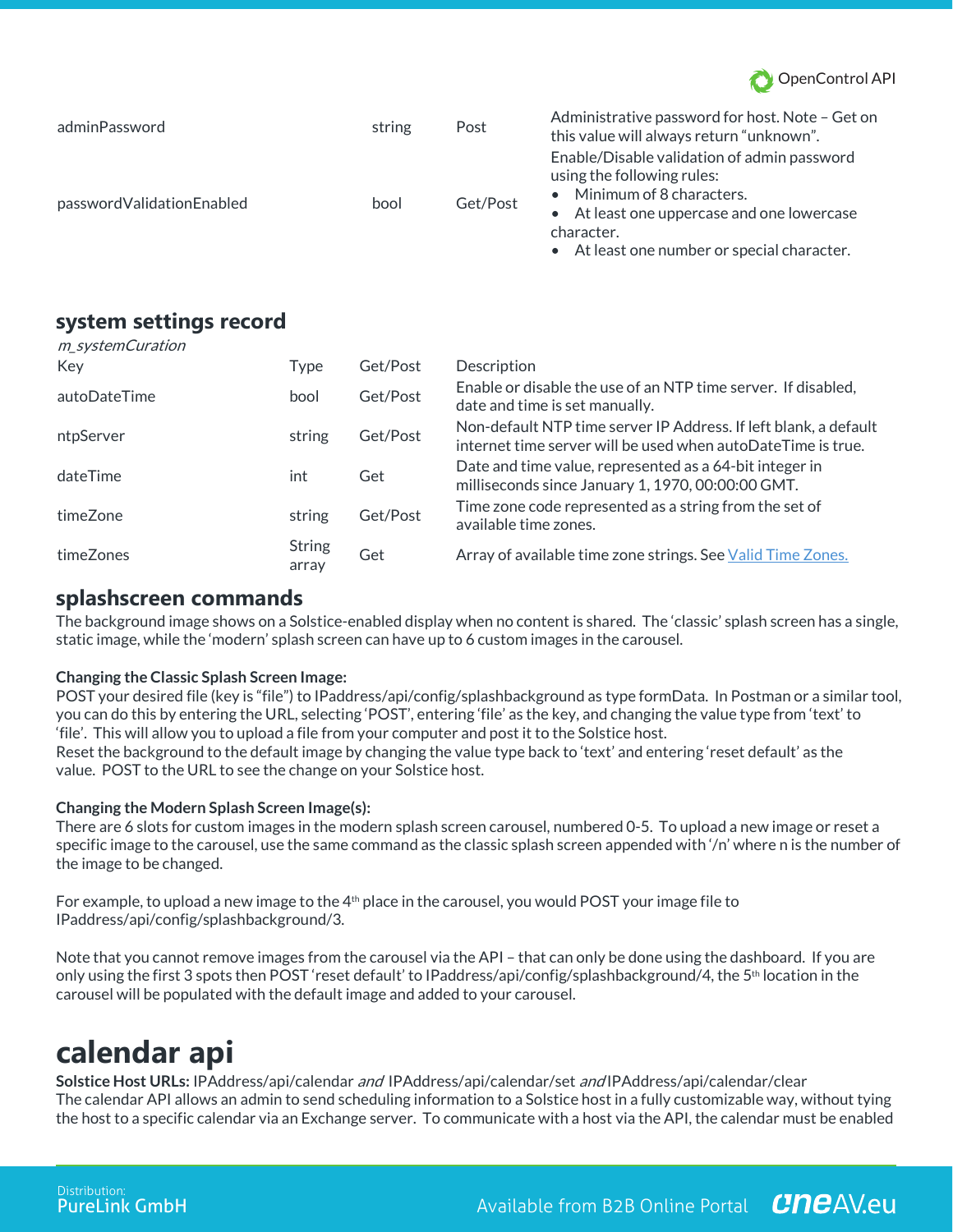

and the calendar type set to 'Open Control'.

| <b>Appearance and Usage</b>                                                                                                                          | $M_{\odot}$ Network | <b>10</b> Security | System | Calendar | <b>Message Center</b> | <b>Activity</b> | Licensing | 令<br><b>SDS</b> |
|------------------------------------------------------------------------------------------------------------------------------------------------------|---------------------|--------------------|--------|----------|-----------------------|-----------------|-----------|-----------------|
| Calendar Configuration<br>X Enabled<br>Calendar Type   Open Control<br><b>Privacy Settings</b><br>X Show meeting titles<br>X Show meeting organizers | ⊻                   |                    |        |          |                       |                 |           |                 |

There are two URLs that affect host endpoints:

**IPAddress/api/calendar/clear** requires no data. Hitting this URL clears all calendar data.

**IPAddress/api/calendar/set**lets you POST JSON data about upcoming meetings. Each POST will override any existing calendar data, so the POST should be an array of all meeting/availability information that should show on the display.

To read calendar data from the display, GET the URL **IPAddress/api/calendar.**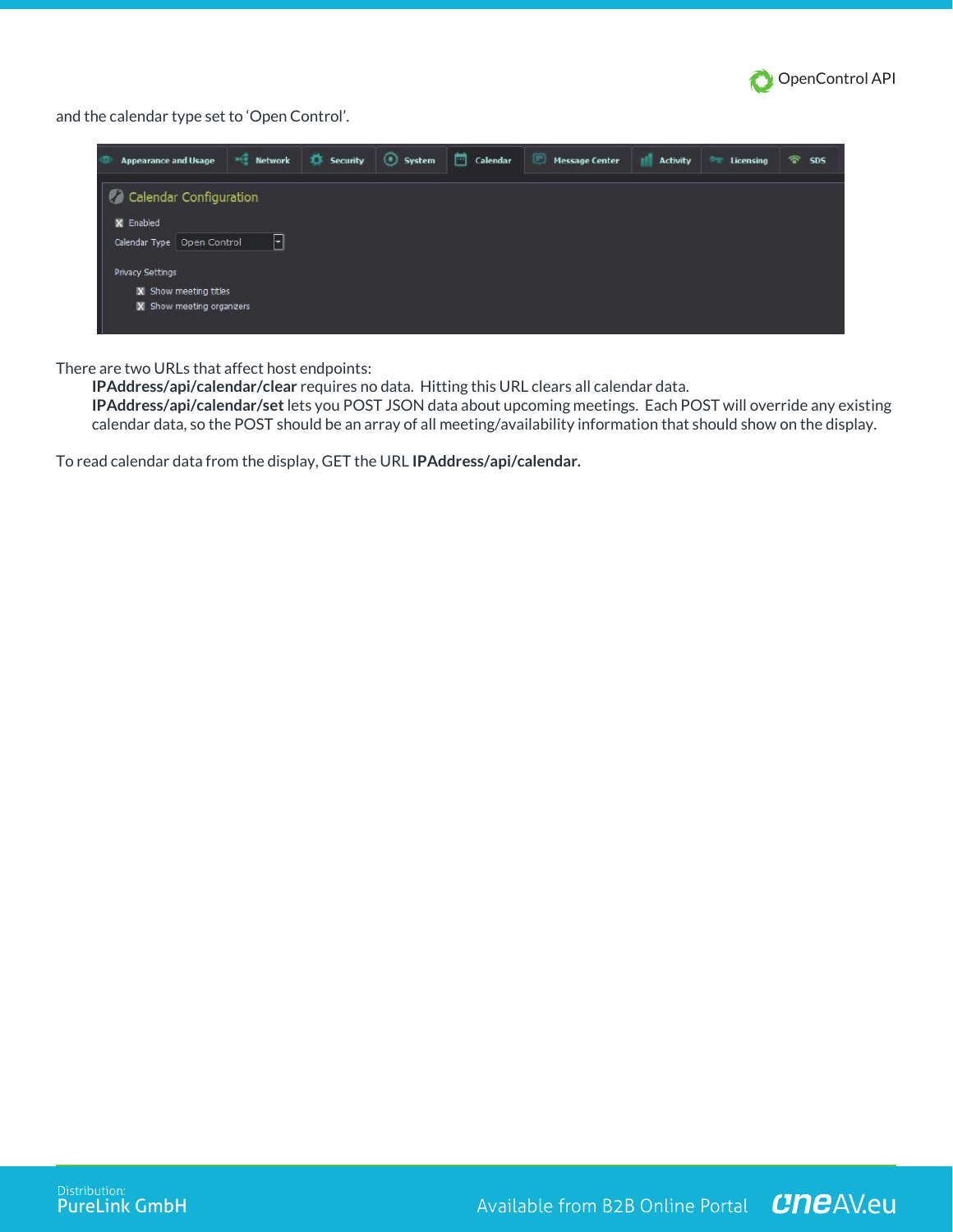

# **Calendar Commands**

#### calendarItems

| Key       | <b>Type</b> | Get/Post | <b>Description</b>                                                                                  |
|-----------|-------------|----------|-----------------------------------------------------------------------------------------------------|
| id        | string      | Post     | Unique meeting ID. Used internally only, does not show up on<br>display.                            |
| startTime | long<br>int | Post     | Meeting start time in Unix epoch seconds.                                                           |
| endTime   | long<br>int | Post     | Meeting end time in Unix epoch seconds.                                                             |
| title     | string      | Post     | Title of meeting that will show up on the display if meeting<br>names are enabled in the Dashboard. |
| organizer | string      | Post     | Name of meeting organizer that will show up on the display if<br>enabled in the Dashboard.          |

### Example POST data:

### {

```
 "calendarItems": [
```
### {

```
 "id": "001",
 "startTime": 1767024030,
```

```
 "endTime": 1767031230,
```
"title": "Engineering Review",

"organizer": "Molly McNale"

#### },

```
 {
```

```
 "id": "002",
```
"startTime": 1767033000,

"endTime": 1767038400,

```
 "title": "Plastics Lunch & Learn",
```

```
 "organizer": "Greg Clyff"
```
# }

## ]

# **version and update control api**

**Solstice Host URLs**:

- **IPAddress/api/version/currentversion** // returns JSON containing the field 'currentVersion' as a string.
- **IPAddress/api/version/updateavailable** // returns JSON containing the bool field 'isUpdateAvailable'. If this value is true, the string field 'updateAvailableTo' will be returned as well.
- **IPAddress/api/version/update** // updates Pod to version returned as 'updateAvailableTo' value.

Back to Top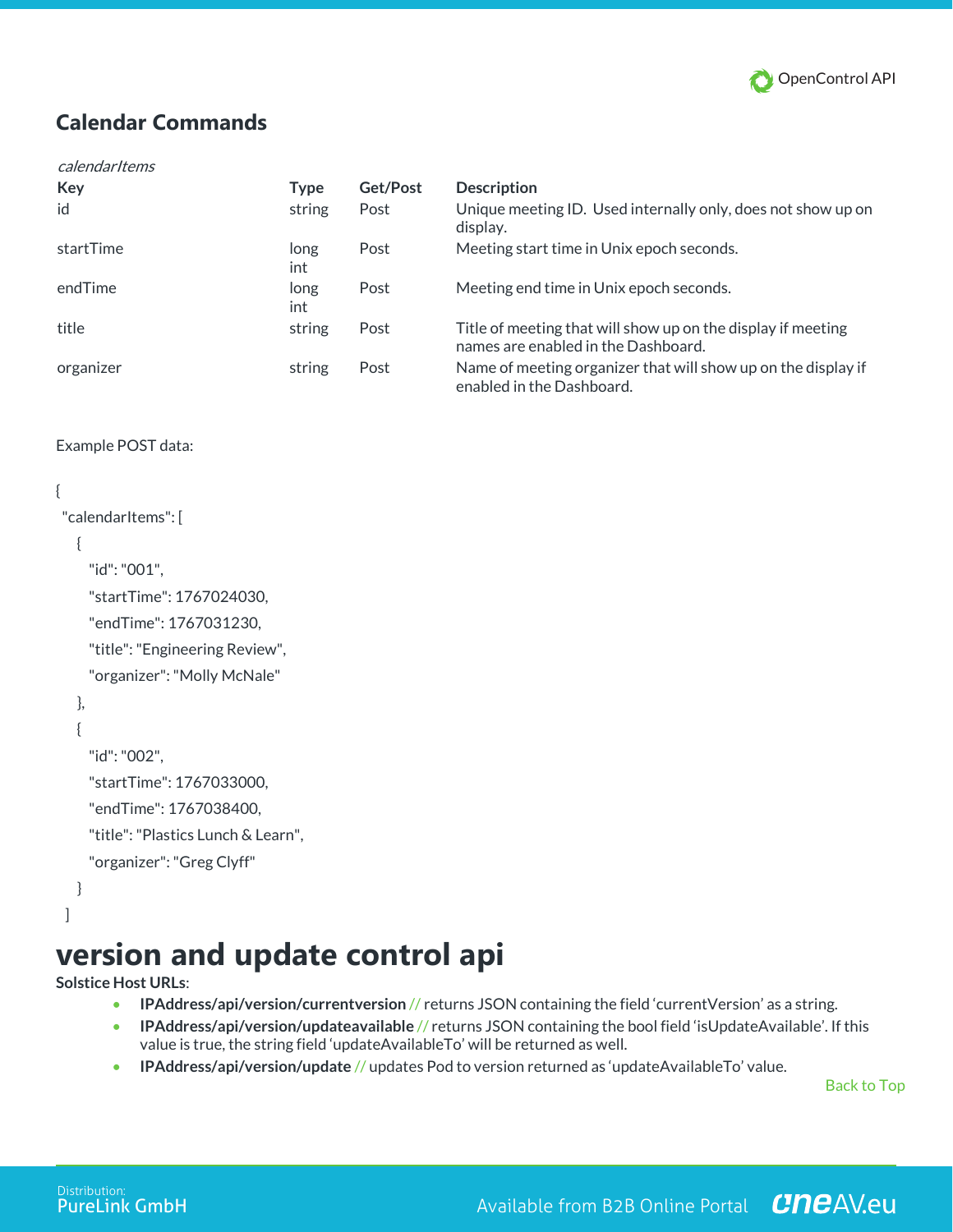

# **stats api**

**Solstice Host URL**: IPAddress/api/stats

The stats API reports statistics about the current status of the Solstice host. These stats are instantaneous and can provide third-party developers with a snapshot of activity.

# **global stats record**

| (Top Level)                         |        |          |                                                                                                                                                      |
|-------------------------------------|--------|----------|------------------------------------------------------------------------------------------------------------------------------------------------------|
| Key                                 | Type   | Get/Post | Description                                                                                                                                          |
| m_displayId                         | string | Get      | This is the unique identifier that Solstice uses to manage a<br>single instance, regardless of how the display is named or<br>its current IP address |
| m_serverVersion                     | string | Get      | The current software version running on the Solstice host.                                                                                           |
| m_displayInformation                |        |          |                                                                                                                                                      |
| m_displayName                       | string | Get      | The name of the display, shown on welcome screen and<br>used for discovery.                                                                          |
| m_productName                       | string | Get      | The name of the Solstice software (Solstice).                                                                                                        |
| m_productVariant                    | string | Get      | The generation and type of Pod hardware as a name (Pod-<br>only). For example, 'Gen1' or 'Pod Gen2'.                                                 |
| m_productHardwareVersion            | int    | Get      | The Pod hardware generation as a version number (Pod-<br>only). For example, 1 or 2.                                                                 |
| m_statistics                        |        |          |                                                                                                                                                      |
| m_currentPostCount                  | int    | Get      | Total number of posts currently shared to the display.                                                                                               |
| m_currentBandwidth                  | int    | Get      | Total network bandwidth being used in Mbps.                                                                                                          |
| m_connectedUsers                    | int    | Get      | Number of currently connected users.                                                                                                                 |
| m_timeSinceLastConnectionInitialize | int    | Get      | Time since the device last has a session initiated. Returns<br>in milliseconds.                                                                      |
| m_currentLiveSourceCount            | int    | Get      | Number of current live sources such as USB camera.                                                                                                   |

Back to Top

# **command api**

**Solstice Host URL:** IPAddress/api/control

The Command API addresses runtime control of a Solstice host from a third-party application. Commands are executed by issuing a GET to the URL that corresponds to the command to be executed. The Command API does not make use of the JSON key/value records as the other APIs do.

Security is enforced by requiring password authentication when an administrator password has been set. If an incorrect or no password is appended to the GET when one is needed, the command will be ignored. The URLs for each of the commands and their effects are listed below:

## **command url list**

| URL                   | Impact                                                                                                |
|-----------------------|-------------------------------------------------------------------------------------------------------|
| /api/control/clear    | Clears the display of all posts.                                                                      |
| /api/control/boot     | Boots all connected users and deletes all posts on the display. Returns display to splash-<br>screen. |
| /api/control/reboot   | Reboots host as soon as command is sent.                                                              |
| /api/control/resetkey | Replace the current screen key with a new random screen key for connection<br>authentication.         |

Back to Top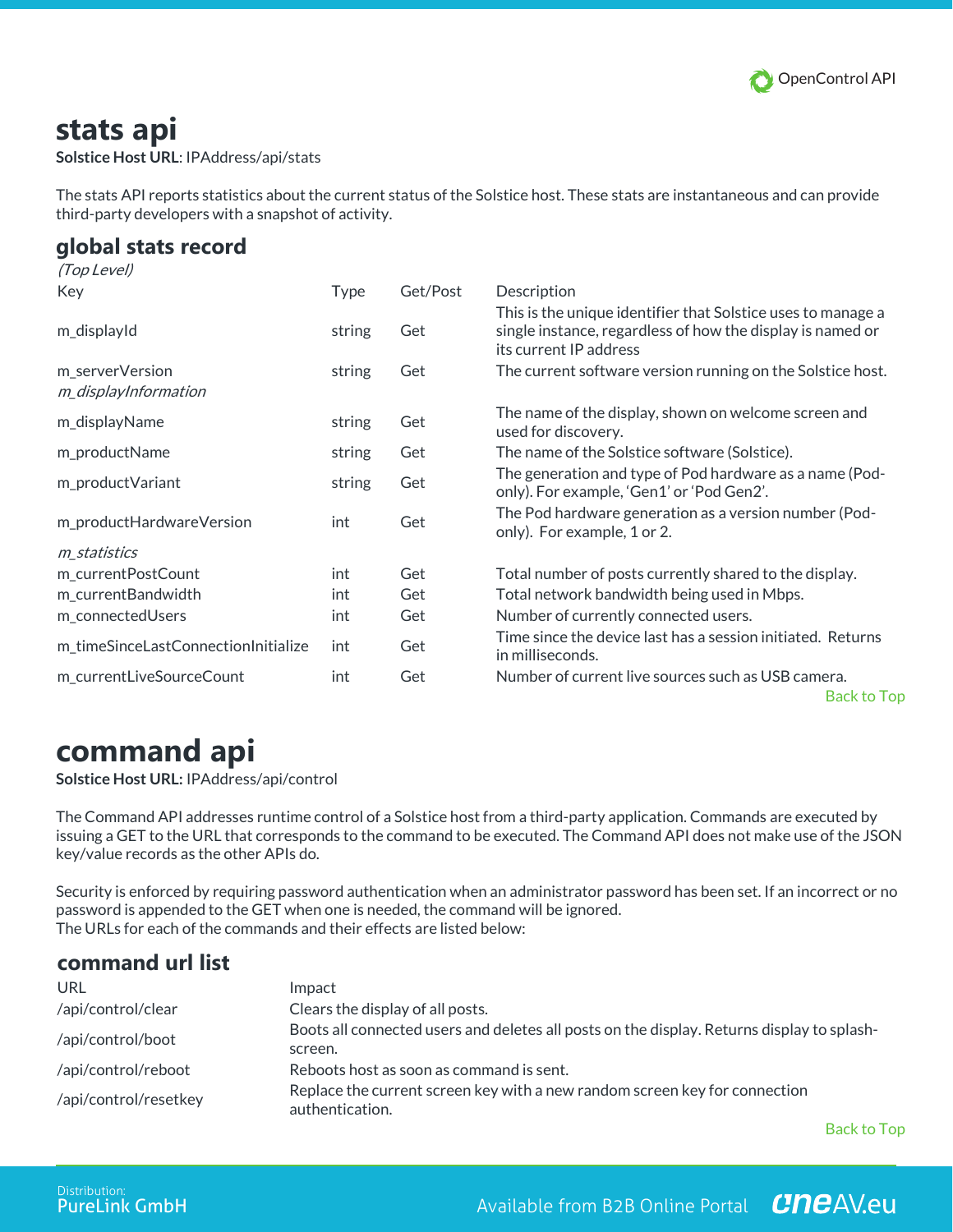

# **valid time zones**

The currently set time zone on a device is returned from the API call "timeZone" by id. The API call "timeZones" returns a string array of all available time zones.

| id                             | name                               | offset (ms)         | offset (hrs)   |
|--------------------------------|------------------------------------|---------------------|----------------|
| Pacific/Midway                 | GMT-11:00, Midway Island           | -39600000           | $-11$          |
| Pacific/Honolulu               | GMT-10:00, Hawaii                  | $-36000000$         | $-10$          |
| America/Anchorage              | GMT-8:00, Alaska                   | $-28800000$         | -8             |
| America/Los_Angeles            | GMT-7:00, Pacific Time             | $-25200000$         | $-7$           |
| America/Tijuana                | GMT-7:00, Tijuana                  | $-25200000$         | $-7$           |
| America/Phoenix                | GMT-7:00, Arizona                  | $-25200000$         | $-7$           |
| America/Chihuahua              | GMT-6:00, Chihuahua                | $-21600000$         | $-6$           |
| America/Denver                 | GMT-6:00, Mountain Time            | $-21600000$         | $-6$           |
| America/Costa_Rica             | GMT-6:00, Central America          | $-21600000$         | $-6$           |
| America/Regina                 | GMT-6:00, Saskatchewan             | $-21600000$         | $-6$           |
| America/Chicago                | GMT-5:00, Central Time             | $-18000000$         | $-5$           |
| America/Mexico_City            | GMT-5:00, Mexico City              | $-18000000$         | $-5$           |
| America/Bogota                 | GMT-5:00, Bogota                   | $-18000000$         | $-5$           |
| America/Caracas                | GMT-4:30, Venezuela                | $-16200000$         | $-4.5$         |
| America/New_York               | GMT-4:00, Eastern Time             | $-14400000$         | $-4$           |
| America/Barbados               | GMT-4:00, Atlantic Time (Barbados) | $-14400000$         | $-4$           |
| America/Manaus                 | GMT-4:00, Manaus                   | $-14400000$         | $-4$           |
| America/Halifax                | GMT-3:00, Atlantic Time (Canada)   | $-10800000$         | $-3$           |
| America/Santiago               | GMT-3:00, Santiago                 | $-10800000$         | $-3$           |
| America/Sao_Paulo              | GMT-3:00, Brasilia                 | $-10800000$         | $-3$           |
| America/Argentina/Buenos_Aires | GMT-3:00, Buenos Aires             | $-10800000$         | $-3$           |
| America/Montevideo             | GMT-3:00, Montevideo               | $-10800000$         | $-3$           |
| America/St_Johns               | GMT-2:30, Newfoundland             | $-9000000$          | $-2.5$         |
| America/Godthab                | GMT-2:00, Greenland                | $-7200000$          | $-2$           |
| Atlantic/South_Georgia         | GMT-2:00, Mid-Atlantic             | $-7200000$          | $-2$           |
| Atlantic/Cape_Verde            | GMT-1:00, Cape Verde Islands       | $-3600000$          | $-1$           |
| Atlantic/Azores                | GMT+0:00, Azores                   | $\mathsf{O}\xspace$ | $\mathbf 0$    |
| Africa/Casablanca              | GMT+0:00, Casablanca               | $\overline{0}$      | $\mathbf 0$    |
| Europe/London                  | GMT+1:00, London, Dublin           | 3600000             | 1              |
| Africa/Windhoek                | GMT+1:00, Windhoek                 | 3600000             | $\mathbf{1}$   |
| Africa/Brazzaville             | GMT+1:00, W. Africa Time           | 3600000             | $\mathbf 1$    |
| Europe/Amsterdam               | GMT+2:00, Amsterdam, Berlin        | 7200000             | $\overline{2}$ |
| Europe/Belgrade                | GMT+2:00, Belgrade                 | 7200000             | $\overline{2}$ |
| Europe/Brussels                | GMT+2:00, Brussels                 | 7200000             | $\overline{2}$ |
| Europe/Sarajevo                | GMT+2:00, Sarajev                  | 7200000             | $\overline{2}$ |
| Africa/Cairo                   | GMT+2:00, Cairo                    | 7200000             | $\overline{2}$ |
| Africa/Harare                  | GMT+2:00, Harare                   | 7200000             | $\overline{2}$ |
| Asia/Amman                     | GMT+3:00, Amman, Jordan            | 10800000            | 3              |
| Europe/Athens                  | GMT+3:00, Athens, Istanbul         | 10800000            | 3              |
| Asia/Beirut                    | GMT+3:00, Beirut, Lebanon          | 10800000            | 3              |
| Europe/Helsinki                | GMT+3:00, Helsinki                 | 10800000            | 3              |